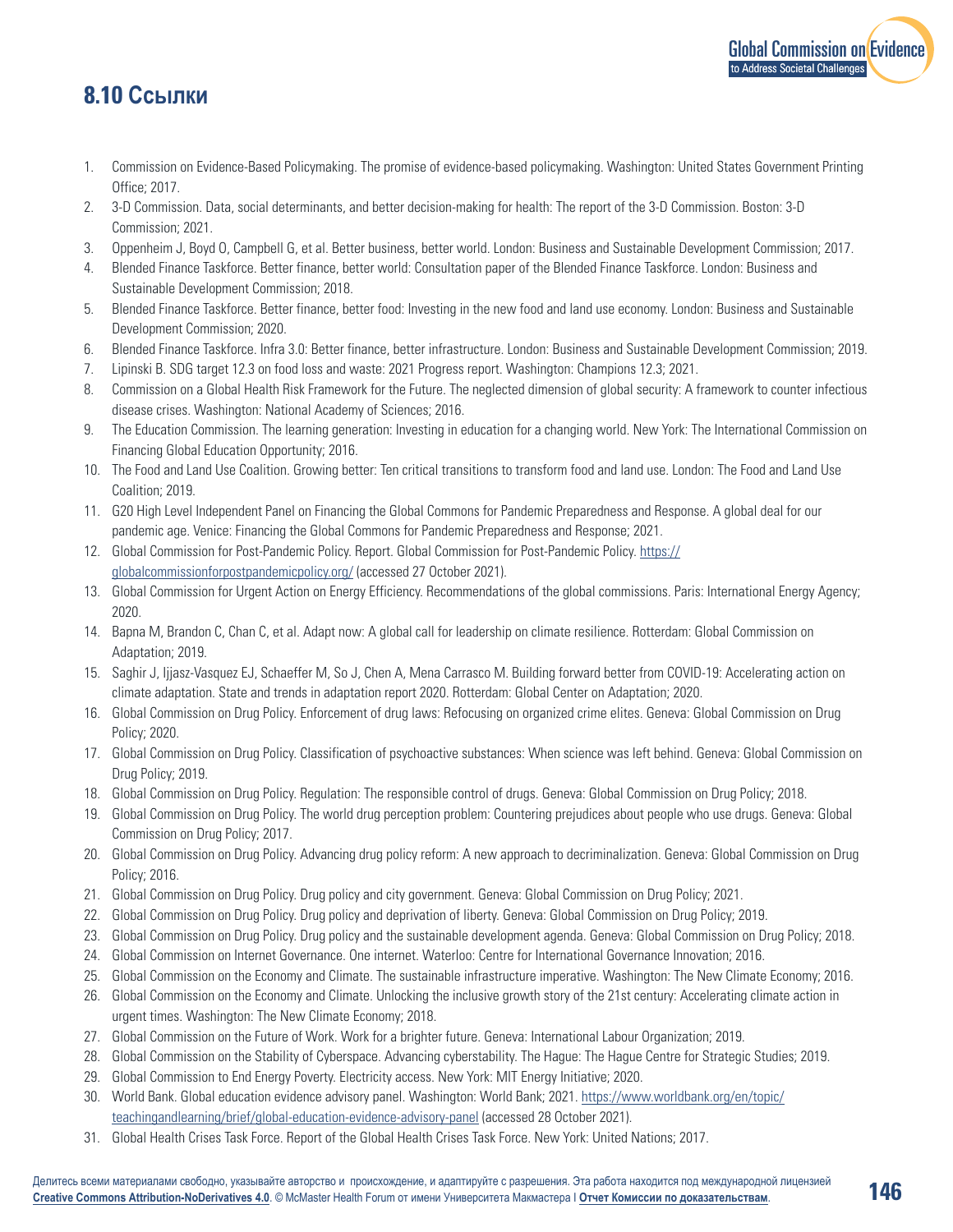

- 32. Global High-Level Panel on Water and Peace. A matter of survival. Geneva: Swiss Agency for Development and Cooperation; 2017.
- 33. Global Ocean Commission. The future of our ocean: Next steps and priorities. Oxford: Somerville College; 2016.
- 34. Global Task Force on Cholera Control. Ending cholera: A global roadmap to 2030. Annecy: Mérieux Foundation; 2017.
- 35. Global Zero. Global Zero action plan. Paris: Global Zero; 2017. <https://www.globalzero.org/reaching-zero/> (accessed 28 October 2021).
- 36. Horton R, Araujo EC, Bhorat H, et al. Final report of the expert group to the high-level commission on health employment and economic growth. Geneva: World Health Organization; 2016.
- 37. High Level Panel for Sustainable Ocean Economy. Ocean solutions that benefit people, nature and the economy. Washington: World Resources Institute; 2020.
- 38. High Level Panel of Experts on Food Security and Nutrition. Promoting youth engagement and employment in agriculture and food systems. A report by the High Level Panel of Experts on Food Security and Nutrition of the Committee on World Food Security. Rome: Food and Agriculture Organization; 2021.
- 39. High Level Panel of Experts on Food Security and Nutrition. Food security and nutrition: Building a global narrative towards 2030. A report by the High Level Panel of Experts on Food Security and Nutrition of the Committee on World Food Security. Rome: Food and Agriculture Organization; 2020.
- 40. High Level Panel of Experts on Food Security and Nutrition. Agroecological and other innovative approaches for sustainable agriculture and food systems that enhance food security and nutrition. A report by the High Level Panel of Experts on Food Security and Nutrition of the Committee on World Food Security. Rome: Food and Agriculture Organization; 2019.
- 41. High Level Panel of Experts on Food Security and Nutrition. Multi-stakeholder partnerships to finance and improve food security and nutrition in the framework of the 2030 agenda. A report by the High Level Panel of Experts on Food Security and Nutrition of the Committee on World Food Security. Rome: Food and Agriculture Organization; 2018.
- 42. High Level Panel of Experts on Food Security and Nutrition. Nutrition and food systems. A report by the High Level Panel of Experts on Food Security and Nutrition of the Committee on World Food Security. Rome: Food and Agriculture Organization; 2017.
- 43. High Level Panel of Experts on Food Security and Nutrition. Sustainable forestry for food security and nutrition. A report by the High Level Panel of Experts on Food Security and Nutrition of the Committee on World Food Security. Rome: Food and Agriculture Organization; 2017.
- 44. High Level Panel of Experts on Food Security and Nutrition. Sustainable agricultural development for food security and nutrition: What roles for livestock? A report by the High Level Panel of Experts on Food Security and Nutrition of the Committee on World Food Security. Rome: Food and Agriculture Organization; 2016.
- 45. High Level Panel of Legal Experts on Media Freedom. Advice on promoting more effective investigations into abuses against journalists. London: International Bar Association; 2020.
- 46. Yeginsu C. Report on providing safe refuge to journalists at risk. High Level Panel of Legal Experts on Media Freedom. London: International Bar Association; 2020.
- 47. High Level Panel of Legal Experts on Media Freedom. A pressing concern: Protecting and promoting press freedom by strengthening consular support to journalists at risk. London: International Bar Association; 2020.
- 48. High Level Panel of Legal Experts on Media Freedom. Report on the use of targeted sanctions to protect journalists. London: International Bar Association; 2020.
- 49. High Level Panel on Access to Medicines. Promoting innovation and access to health technologies. New York: United Nations; 2016.
- 50. High Level Panel on Digital Interdependence. The age of digital interdependence. New York: United Nations; 2019.
- 51. High Level Panel on Humanitarian Financing. Too important to fail: Addressing the humanitarian financing gap. Istanbul: ReliefWeb; 2016.
- 52. High Level Panel on Internal Displacement. Shining a light on internal displacement: A vision for the future. Geneva: United Nations; 2021.
- 53. High Level Panel on International Financial Accountability TaIfAtA. Financial integrity for sustainable development. New York: United Nations; 2021.
- 54. High Level Panel on the Future of Multilateral Development Banking. Multilateral development banking for this century's development challenges: Five recommendations to shareholders of the old and new multilateral development banks. Washington: Center for Global Development; 2016.
- 55. High Level Panel on Water. Making every drop count: An agenda for water action. New York: United Nations; 2018.
- 56. High Level Panel on Women's Economic Empowerment. A call to action for gender equality and women's economic empowerment. Leave no one behind. New York: United Nations; 2016.
- 57. High Level Panel on Women's Economic Empowerment. Taking action for transformational change on women's economic empowerment. Leave no one behind. New York: United Nations; 2017.
- 58. The Independent Panel for Pandemic Preparedness and Response. COVID-19: Make it the last pandemic. Geneva: World Health Organization; 2021.
- 59. International Commission on the Future of Food and Agriculture. Manifesto on food for health: Cultivating biodiversity, cultivating health. New Delhi: Navdanya International; 2019.